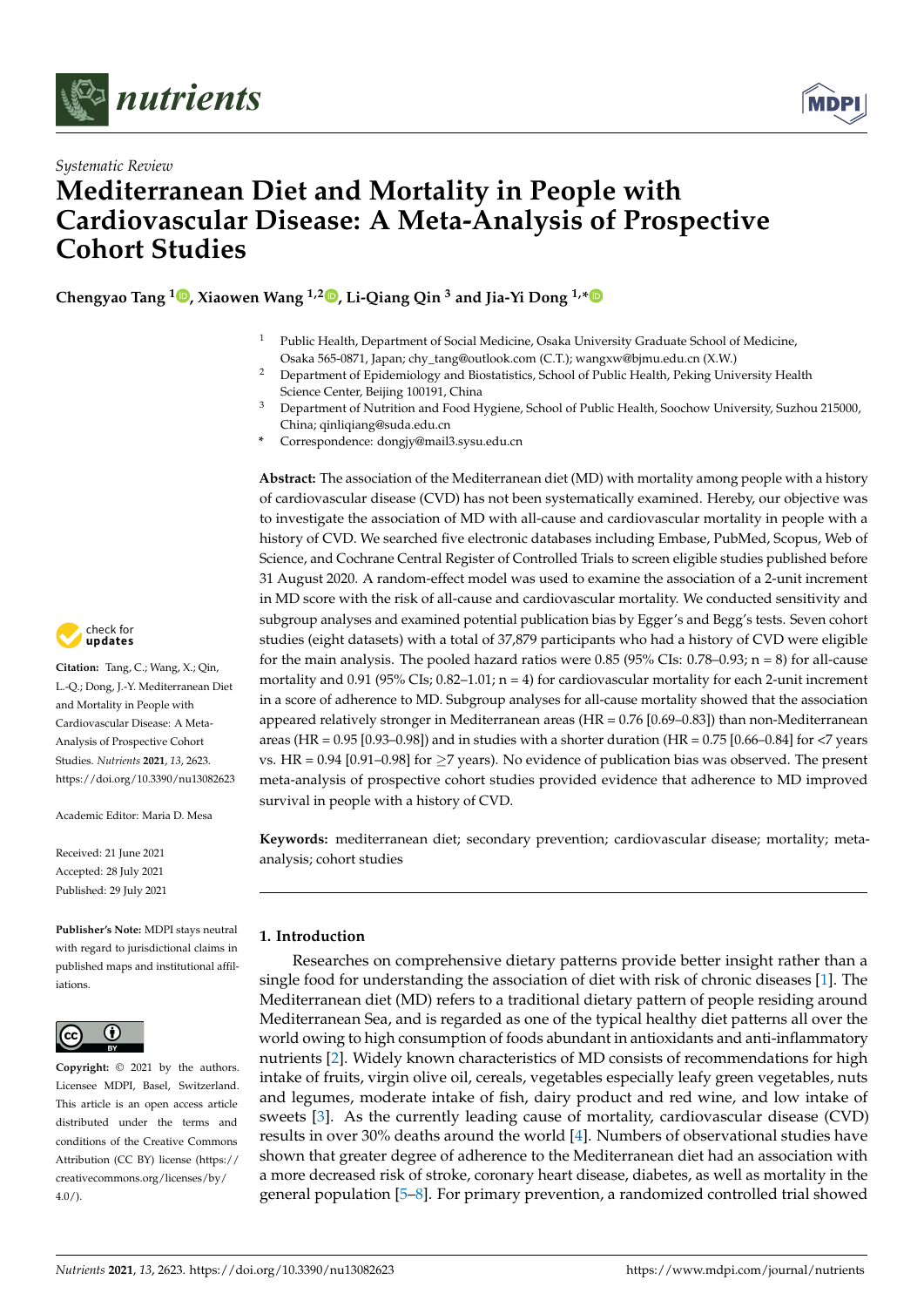that MD or its combination with other diet was associated with a reduction in risk of CVD [\[9\]](#page-7-6). In another randomized controlled trial among people at high risk, Estruch et al., reported that MD considerably lowered the risk of main cardiovascular events [\[10\]](#page-7-7). Results from clinical trials also supported the favorable effects of MD on cardiovascular risk factors, particularly on blood lipid profile [\[11\]](#page-7-8).

A second prevention trial showed that MD was effective in preventing cardiovascular death in people with myocardial infarction [\[12\]](#page-7-9). During the past decade, evidence from observational studies has grown regarding the health outcomes of MD in secondary prevention. Findings from previous studies were conclusive [\[13](#page-7-10)[–21\]](#page-7-11). Some, but not all, cohort studies declared that a higher score of MD had an association with a lower risk of mortality after a cardiovascular event. To our knowledge, the advantage of the association between MD and mortality in people with a medical history of any CVD has not been systematically examined. Hereby, our objective was to examine the association of MD with all-cause and cardiovascular mortality among people with a history of any CVD by a meta-analysis. Because the number of clinical trials was limited, we focused on prospective cohort studies.

# **2. Methods**

# *2.1. Search Strategy and Data Sources*

The present study was conducted and presented as stated in MOOSE guidelines [\[22\]](#page-7-12). The study protocol was registered at <https://www.crd.york.ac.uk/PROSPERO> (Registration No: CRD42020201529). Two authors (C.T. and J.-Y.D.) independently conducted study search, study selection, data extraction, and statistical analysis. The following databases were examined and searched for potentially eligible studies that were published before 31 August 2020: Embase, PubMed, Scopus, Web of Science, and Cochrane Central Register of Controlled Trials. The keywords of exposure, outcome, and study design were used for literature search (detailed in Supplementary Text S1). Moreover, we reviewed the reference list of obtained studies. OpenGray database [\(www.opengrey.eu\)](www.opengrey.eu) was also searched.

#### *2.2. Study Selection*

Eligible studies for meta-analysis were those that strictly complied with the following criteria: (1) adherence to traditional or modified MD was analyzed as exposure; (2) the outcome of interest included all-cause or cardiovascular mortality (including coronary heart disease, myocardial infarction, angina, and stroke); (3) a prospective cohort design in which risk estimates with 95% confidence interval (CI) was reported for people with CVD. Any disagreements involved in study selection and inclusion were determined through a consensus meeting.

# *2.3. Data Extraction*

We extracted characteristics and results from each study by a standard form. Detailed information consisted of the last name of the first author, publication year, characteristics of the population under study (age, sex, disease history), number of cases and participants, follow-up duration, dietary assessment, death assessment, risk estimates for mortality (95% CI), as well as confounders in the fully adjusted model.

#### *2.4. Quality Analysis*

The Newcastle–Ottawa scale was utilized to assess the quality of each included study in terms of participant selection, covariate adjustment, and outcome assessment.

#### *2.5. Statistical Analysis*

In each selected study, the reported relative risks or odds ratios were thought to be equal to hazard ratios (HRs). The risk estimate of mortality for a 2-unit increment of MD score was the main estimate effect of interest in the present study. Values of 0 or 1 were assigned to each indicated component of MD. Individuals who consumed above the sex-specific median value of indicated food components were assigned a value of 1.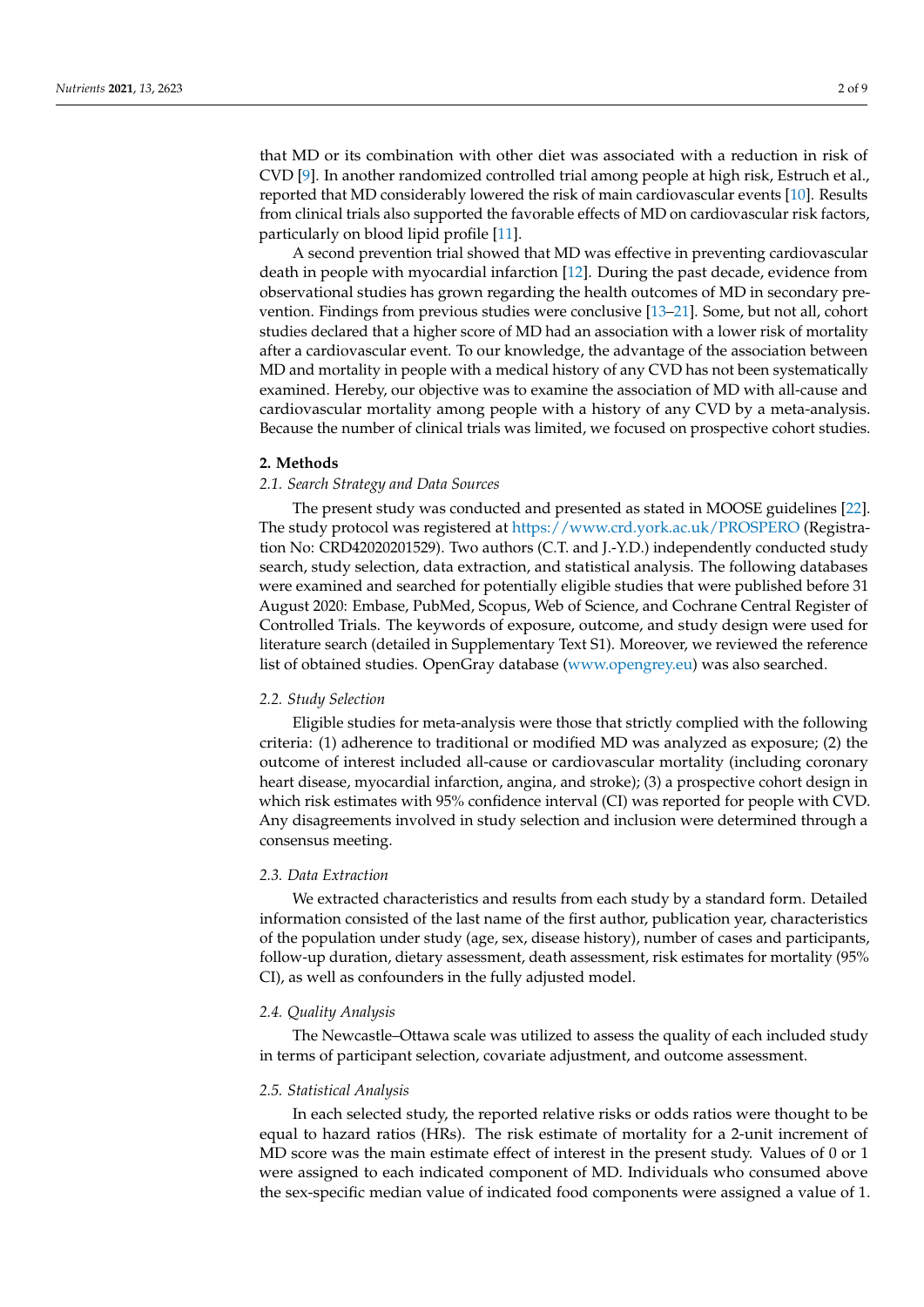Summing up these values resulted in a summary score, and a higher score represented a higher degree of adherence to MD. Two studies [\[18,](#page-7-13)[19\]](#page-7-14) that directly reported an effect size for a 2-unit increment of MD score were directly applied in this meta-analysis. With regard to four studies [\[14–](#page-7-15)[17\]](#page-7-16) that reported HRs for categories of adherence to MD, we used generalized least squares [\[20\]](#page-7-17) for dose–response estimation to convert them for continuous exposure. For one study [\[13\]](#page-7-10) that reported HR for one-unit increment in the MD score, the reported risk estimates were converted to a 2-unit increment. A random-effect model was used to pool the HRs given the hypothesized presence of heterogeneity [\[23\]](#page-7-18). Homogeneity of HRs across studies was assessed using the Q statistic and  $I^2$  [\[24\]](#page-7-19).  $I^2 \le 25\%$  indicated low heterogeneity, *I*<sup>2</sup> = 26–74% indicated moderate heterogeneity, and *I*<sup>2</sup>  $\geq$  75% indicated high heterogeneity. We further performed subgroup analysis according to sex, study duration, and study location. Sensitivity analysis was conducted by excluding one study in sequence and then pooling the risk estimates of remaining studies in each turn. Begg's and Egger's tests were utilized to examine publication bias. All statistical analyses were conducted in Stata, version 15, and *p* value < 0.05 was regarded as statistically significant.

#### **3. Results**

The process of study search and study selection is shown in Figure [1.](#page-3-0) We obtained 973 records from electrical databases. Of them, 487 duplicate articles were first removed. Among the remaining 486 articles, most of them  $(n = 441)$  were excluded by scanning titles and abstracts. Frequently excluded reasons included: (1) not cohort study, (2) exposure or outcome not relevant, and (3) no association for people with CVD. A total of 75 studies were assessed for eligibility through a full-text review. Among them, 68 articles were further excluded because full-text articles were unavailable in English ( $n = 1$ ); study design was review  $(n = 3)$ ; study methods were not prospective cohort study  $(n = 4)$ ; exposures did not include MD, or outcomes did not include all-cause and cardiovascular mortality  $(n = 28)$ ; included participants did not meet the criteria  $(n = 32)$ . No eligible studies were detected from OpenGrey database. Ultimately, seven prospective cohort studies [\[13–](#page-7-10)[19\]](#page-7-14) (8 datasets) were eligible for the meta-analysis.

Characteristics of the selected individual studies are presented in Table [1.](#page-4-0) The seven selected studies were published from 2003 to 2019. A total of 37,879 participants who had a history of CVD were involved. Five studies [\[13](#page-7-10)[–15,](#page-7-20)[18,](#page-7-13)[19\]](#page-7-14) were conducted in European countries, and the other two [\[16](#page-7-21)[,17\]](#page-7-16) were carried out in the United States. The follow-up duration lasted from 3.8 to 10.0 years. In terms of study outcomes, all selected studies reported all-cause mortality, and three studies [\[14,](#page-7-15)[16,](#page-7-21)[19\]](#page-7-14) provided mortality from CVD. All selected studies applied an ordinal scale to assess the adherence to MD. Commonly adjusted covariates included sex, age, body mass index, education status, total energy intake, smoking status, and medical history of hypertension. The results of the quality assessment of each selected study are shown in Online Supplementary Table S1. The scores ranged from 6 to 8 using the NOS scale, indicating a moderate-to-high quality of the original studies.

The HRs of each cohort study and the pooled risk estimate are shown in Figure [2.](#page-4-1) There was a significant 15% decrease in the risk of mortality from all-cause death for each 2-unit increment of MD score (pooled  $HR = 0.85$ ; 95% CIs: 0.78–0.93), with a high heterogeneity between studies ( $I^2 = 88.9\%$ ; *P*-heterogeneity < 0.001). For risk of mortality from CVD, the pooled HR was 0.91 for each 2-unit increment of MD score (95% CIs; 0.82–1.01;  $I^2 = 71.6\%$ ; *P*-heterogeneity = 0.01). In an additional analysis that combined the HRs for men and women in the study by Lopez-Garcia et al. [\[16\]](#page-7-21) and then pooled all studies, the overall results changed little.

As shown in the sensitivity analysis, the pooled HR ranged from 0.83 to 0.91 for allcause mortality and from 0.82 to 0.95 for cardiovascular mortality respectively. No single study was found to have a substantial effect on the overall pooled risk estimates. The results of subgroup analyses of adherence to the MD and risk of all-cause mortality are presented in Table [2.](#page-5-0) Significant associations were still observed in subgroups of region, study duration,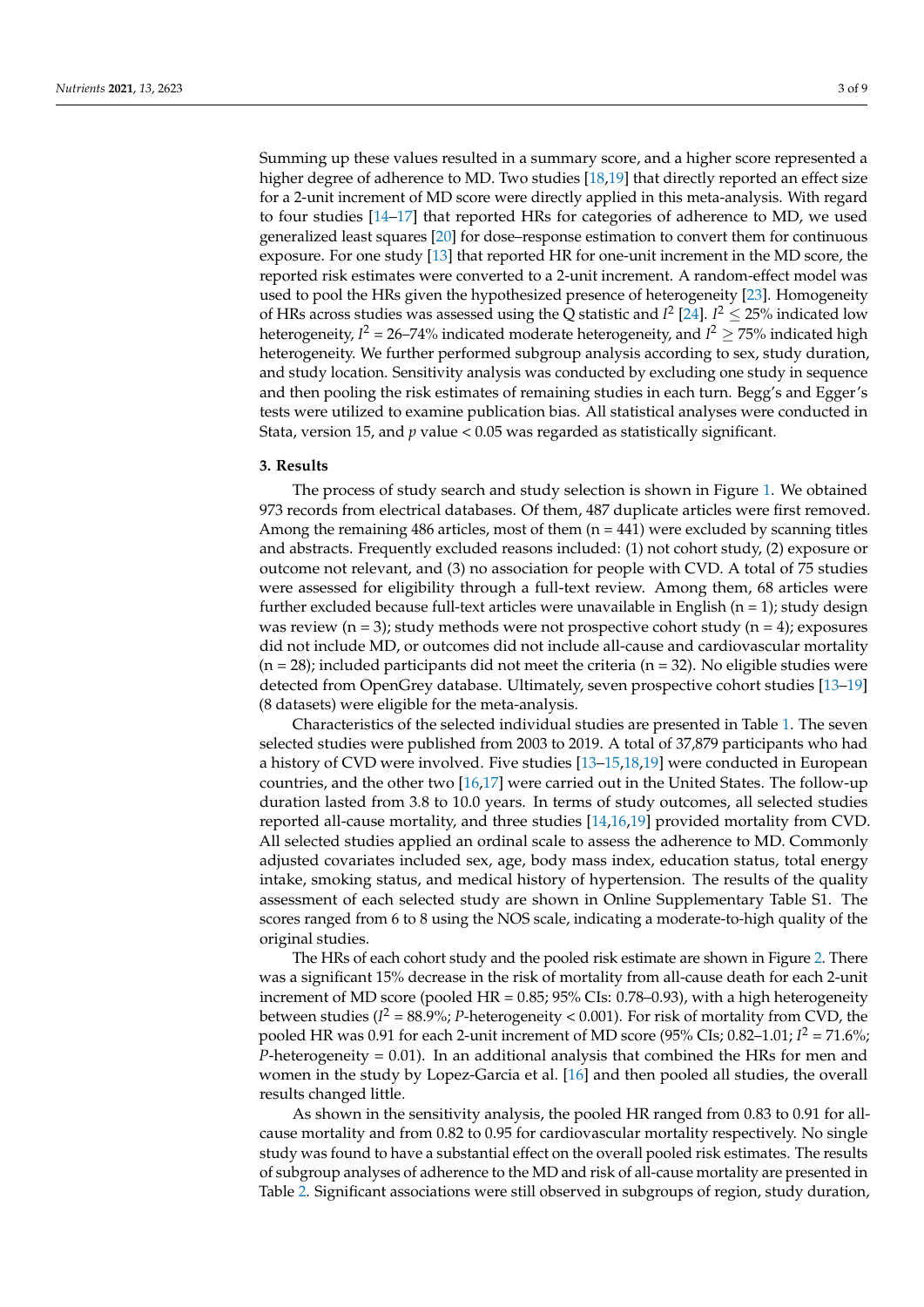and dietary assessment. The association appeared relatively stronger in Mediterranean areas (HR = 0.76 [0.69–0.83]) than non-Mediterranean areas (HR = 0.95 [0.93–0.98]) and in studies with a shorter duration (HR =  $0.75$  [0.66–0.84] for <7 years vs. HR =  $0.94$  [0.91–0.98] for  $\geq$ 7 years). Of note, significant heterogeneity disappeared among the strata by region. There was no evidence of publication bias for either all-cause or cardiovascular mortality as indicated by the Begg's test and Egger's test (All  $p$  values  $> 0.10$ ).

<span id="page-3-0"></span>

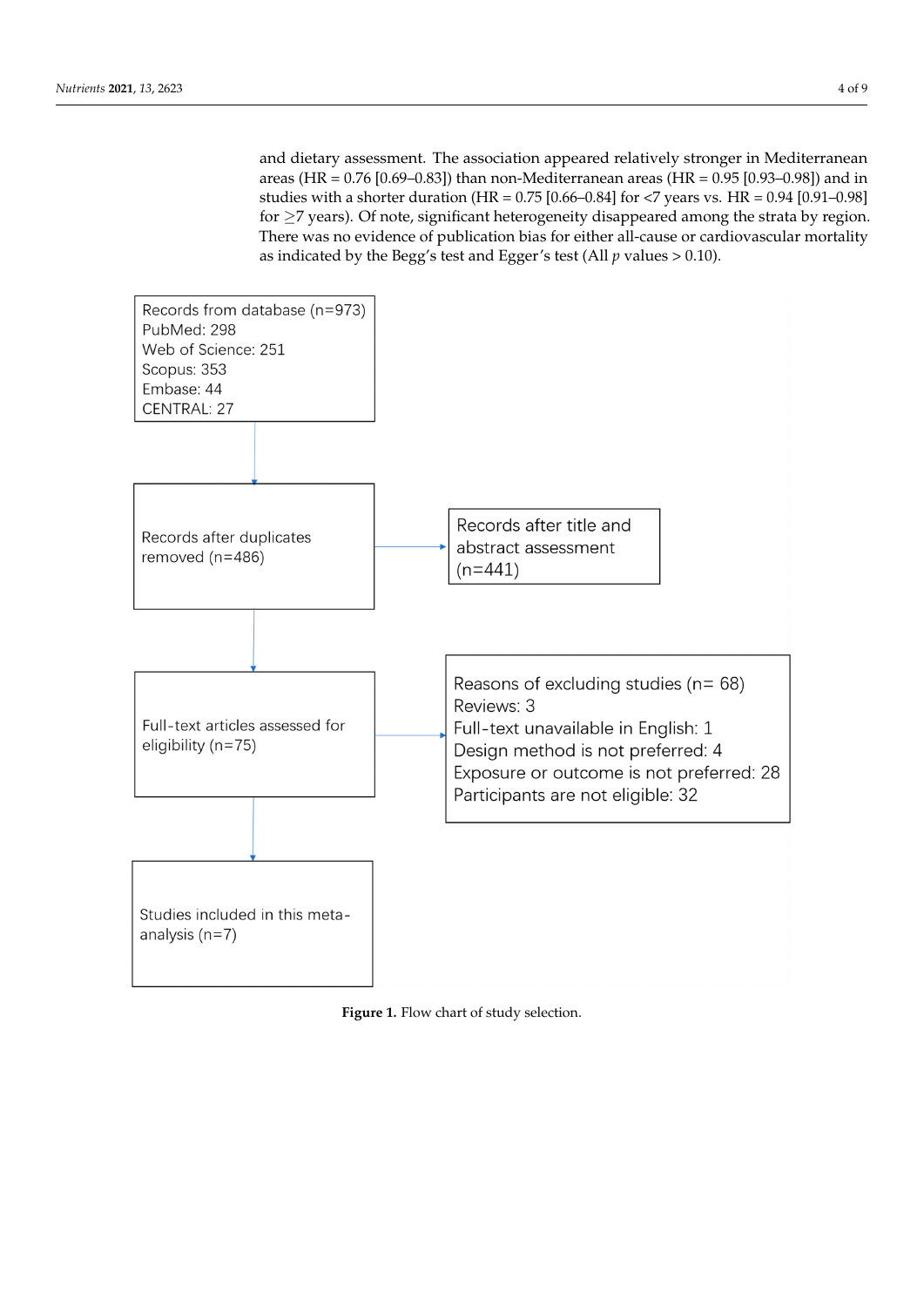<span id="page-4-0"></span>

| Author, Year       | Participants                                                                                                                           | <b>Outcomes</b>            | <b>Setting</b>       | Duration     | <b>MD</b> Assessment                              |
|--------------------|----------------------------------------------------------------------------------------------------------------------------------------|----------------------------|----------------------|--------------|---------------------------------------------------|
| Barzi, 2003        | 11,323 participants with MI (86%<br>male, mean age 59.4 years)                                                                         | All-cause death            | Italy                | 6.5 years    | An overall MD<br>score ranged from<br>$0$ to $10$ |
| Bonaccio, 2019     | 1180 participants with a previous<br>CVD (68% male, mean age<br>$67.7$ years)                                                          | All-cause and<br>CVD death | Italy                | 7.9 years    | MD score ranged<br>from $0-9$                     |
| Iestra, 2006       | 426 participants with a history of<br>MI (67% male, age $\geq$ 70 years)                                                               | All-cause death            | Europe               | $10.0$ years | A modified MD<br>Score on an 8-point<br>scale     |
| Lopez-Garcia, 2014 | 17,415 participants with MI,<br>stroke, angina pectoris, coronary<br>bypass, and coronary angioplasty<br>(35% male, mean age 69 years) | All-cause and<br>CVD death | <b>United States</b> | 7.7 years    | Alternate MD<br>score ranged from<br>$0 - 9$      |
| Shikany, 2018      | 3562 participants with existing<br>CHD (61% male, mean age<br>$68.9$ years)                                                            | All-cause death            | <b>United States</b> | 7.1 years    | MD score ranged<br>from $0-9$                     |
| Trichopoulou, 2005 | 1302 Study Participants With<br>CHD at Enrollment (56% male,<br>age range 20-86 years)                                                 | All-cause and<br>CVD death | Europe               | 3.8 years    | MD score ranged<br>from $0-9$                     |
| Trichopoulou, 2007 | 2671 EPIC-Elderly participants<br>with previous MI at enrolment<br>(69% male, age $\geq$ 60 years)                                     | All-cause death            | Europe               | 6.7 years    | Modified MD<br>score with a<br>10-point range     |

**Table 1.** Characteristics of included prospective cohort studies.

<span id="page-4-1"></span>CHD, coronary heart disease; CVD, cardiovascular disease; MD, Mediterranean diet; MI, myocardial infarction.

| Study                                          |                  | %      |
|------------------------------------------------|------------------|--------|
| ID                                             | HR (95% CI)      | Weight |
| All-cause mortality                            |                  |        |
| Barzi, 2003                                    | 0.70(0.65, 0.76) | 14.89  |
| Trichopoulou, 2005                             | 0.73(0.58, 0.92) | 7.35   |
| lestra, 2006                                   | 0.75(0.57, 0.98) | 6.38   |
| Trichopoulou, 2007                             | 0.82(0.73, 0.93) | 12.69  |
| Bonaccio, 2019                                 | 0.84(0.70, 1.00) | 9.74   |
| Lopez-Garcia, 2014 (F)                         | 0.97(0.92, 1.02) | 16.10  |
| Lopez-Garcia, 2014 (M)                         | 0.94(0.90, 0.98) | 16.41  |
| Shikany, 2018                                  | 0.95(0.91, 0.99) | 16.43  |
| Subtotal (I-squared = $88.9\%$ , $P < 0.001$ ) | 0.85(0.78, 0.93) | 100.00 |
|                                                |                  |        |
| Cardiovascular mortality                       |                  |        |
| Trichopoulou, 2005                             | 0.69(0.52, 0.92) | 10.38  |
| Bonaccio, 2019                                 | 0.77(0.61, 0.97) | 14.35  |
| Lopez-Garcia, 2014 (F)                         | 1.01(0.94, 1.09) | 36.01  |
| Lopez-Garcia, 2014 (M)                         | 0.94(0.89, 0.99) | 39.26  |
| Subtotal (I-squared = $71.6\%$ , $P = 0.014$ ) | 0.91(0.82, 1.01) | 100.00 |
| NOTE: Weights are from random effects analysis |                  |        |
| 0.4                                            | 1.2<br>1         |        |

Figure 2. Meta-analysis of associations of each 2-unit increment in a score of adherence to Mediterranean diet with all-cause cause and cardiovascular mortality in people with a history of cardiovascular disease. and cardiovascular mortality in people with a history of cardiovascular disease.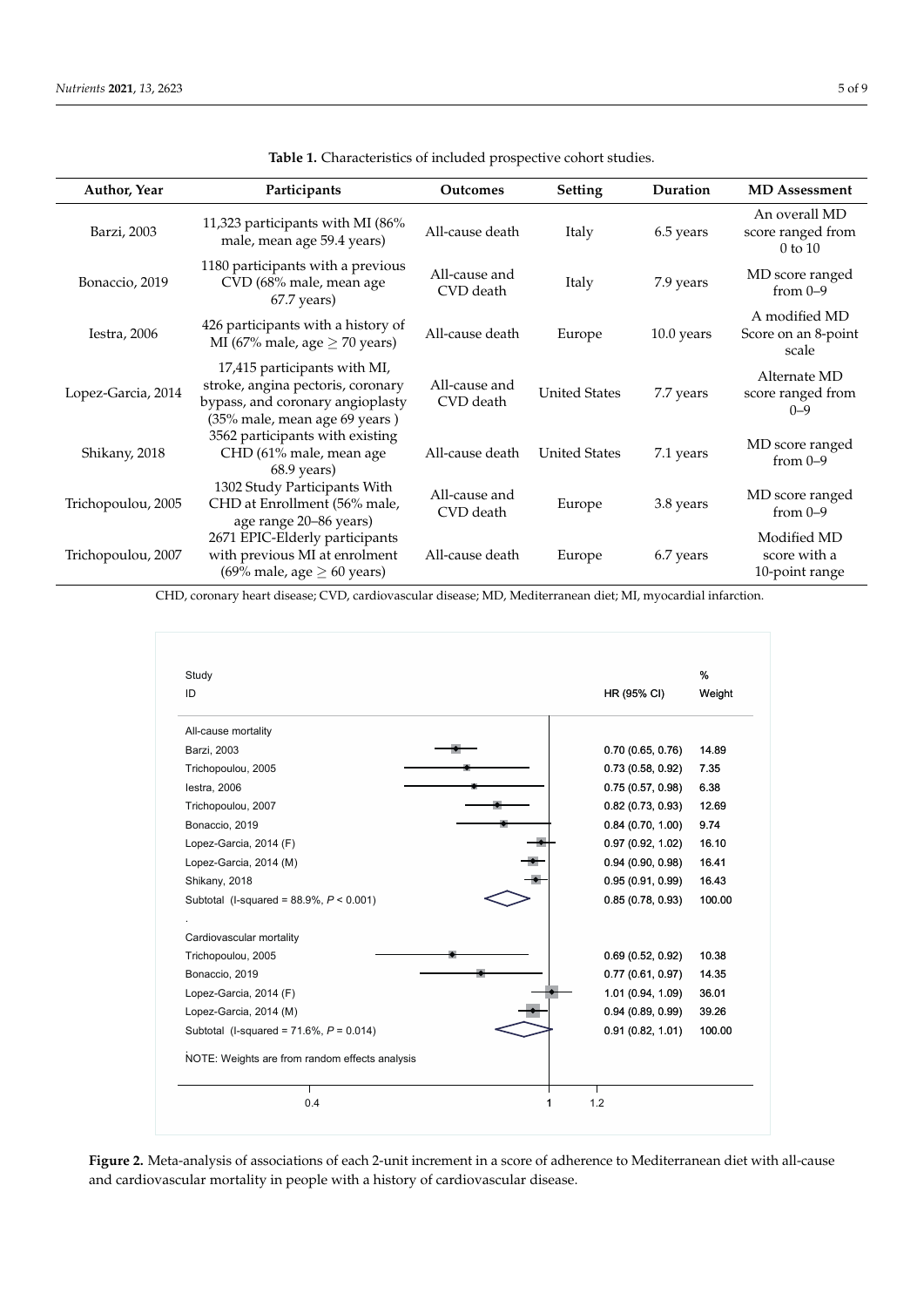<span id="page-5-0"></span>

|                               | Datasets (n)   | <b>HR (95%CI)</b> | <i>I</i> -Square $(\%)$ | P-Heterogeneity |
|-------------------------------|----------------|-------------------|-------------------------|-----------------|
| Total                         | 8              | 0.85(0.78, 0.93)  | 89                      | < 0.01          |
| <b>Sex</b>                    |                |                   |                         |                 |
| Male                          |                | 0.94(0.90, 0.98)  |                         |                 |
| Female                        |                | 0.97(0.92, 1.02)  |                         |                 |
| Both                          | 6              | 0.80(0.69, 0.93)  | 90                      | < 0.01          |
| Region                        |                |                   |                         |                 |
| Mediterranean areas           | 5              | 0.76(0.69, 0.83)  | 43                      | 0.14            |
| Non-Mediterranean areas       | 3              | 0.95(0.93, 0.98)  | $\theta$                | 0.65            |
| Study duration                |                |                   |                         |                 |
| <7 years                      | 3              | 0.75(0.66, 0.84)  | 59                      | 0.09            |
| $\geq$ 7 years                | 5              | 0.94(0.91, 0.98)  | 29                      | 0.23            |
| Study participants            |                |                   |                         |                 |
| $<$ 10,000                    | 6              | 0.89(0.83, 0.95)  | 62                      | 0.02            |
| >10,000                       | $\overline{2}$ | 0.82(0.60, 1.14)  | 98                      | < 0.01          |
| Dietary assessment            |                |                   |                         |                 |
| Food frequency questionnaire  | 4              | 0.85(0.76, 0.96)  | 71                      | 0.02            |
| Others                        | 4              | 0.84(0.73, 0.98)  | 94                      | < 0.01          |
| Mediterranean diet definition |                |                   |                         |                 |
| Traditional score (0–9)       | 3              | 0.86(0.74, 1.00)  | 67                      | 0.05            |
| Others                        | 5              | 0.84(0.74, 0.96)  | 93                      | < 0.01          |

**Table 2.** Subgroup analyses of included studies.

CI, confidence interval; HR, hazard ratio.

#### **4. Discussion**

In the present meta-analysis of seven prospective cohort studies, a greater degree of adherence to MD had an association with a reduced risk of mortality from all-cause death among populations with CVD. The association appeared evident in Mediterranean areas than that in non-Mediterranean areas. In addition, each 2-unit increment of MD score was associated with a borderline significantly decreased risk of mortality from CVD.

MD is characterized by higher intakes of fruit, vegetables, whole grains, soy, nuts, fish, and olive oil. The potential mechanism for the inverse association of MD with all-cause mortality among patients with CVD might be attributed to these food groups that have beneficial effects on blood pressure, lipid and glucose metabolism, endothelial function, thrombosis, and inflammation, contributing to improved cardiovascular endpoints [\[25](#page-8-0)[,26\]](#page-8-1). Furthermore, previous prospective studies have demonstrated that these components are proven to be associated with reduced risks of all-cause and cardiovascular mortality [\[27–](#page-8-2)[30\]](#page-8-3).

In the primary prevention of CVD, the significance of MD has been well studied. A previous meta-analysis conducted among general populations free of CVD has shown a 10% (95% CI: 9–11%) reduction in risk of all-cause mortality for a 2-unit increment of MD score [\[31\]](#page-8-4). The present meta-analysis extended the findings to the population with a history of CVD and showed a comparable risk reduction. Furthermore, our findings were consistent with the results from randomized controlled trials, which are less susceptible to bias. A clinical trial of 423 patients with myocardial infarction showed that MD had a protective effect on myocardial infarction for persistent 4 years after its first attack [\[12\]](#page-7-9). In the same population, MD significantly reduced 37% risk of recurrence and mortality of CVD in 605 patients who had a medical history of coronary heart disease [\[32\]](#page-8-5). Moreover, clinical trials demonstrated that adherence to MD improved endothelial function in people with coronary heart disease [\[33\]](#page-8-6) and reduced the low-density cholesterol atherogenicity in people at high cardiovascular risk [\[34\]](#page-8-7), thus showing the potential to lower the risk of cardiovascular mortality.

Our subgroup analyses revealed that the association of MD with all-cause mortality among people with a medical history of CVD was relatively stronger in Mediterranean areas (pooled HR =  $0.76$ ) than that in non-Mediterranean areas (pooled HR =  $0.95$ ). This finding was in accordance with the results from the previous meta-analysis conducted among the general population (pooled  $HR = 0.82$  in Mediterranean populations vs. 0.92 in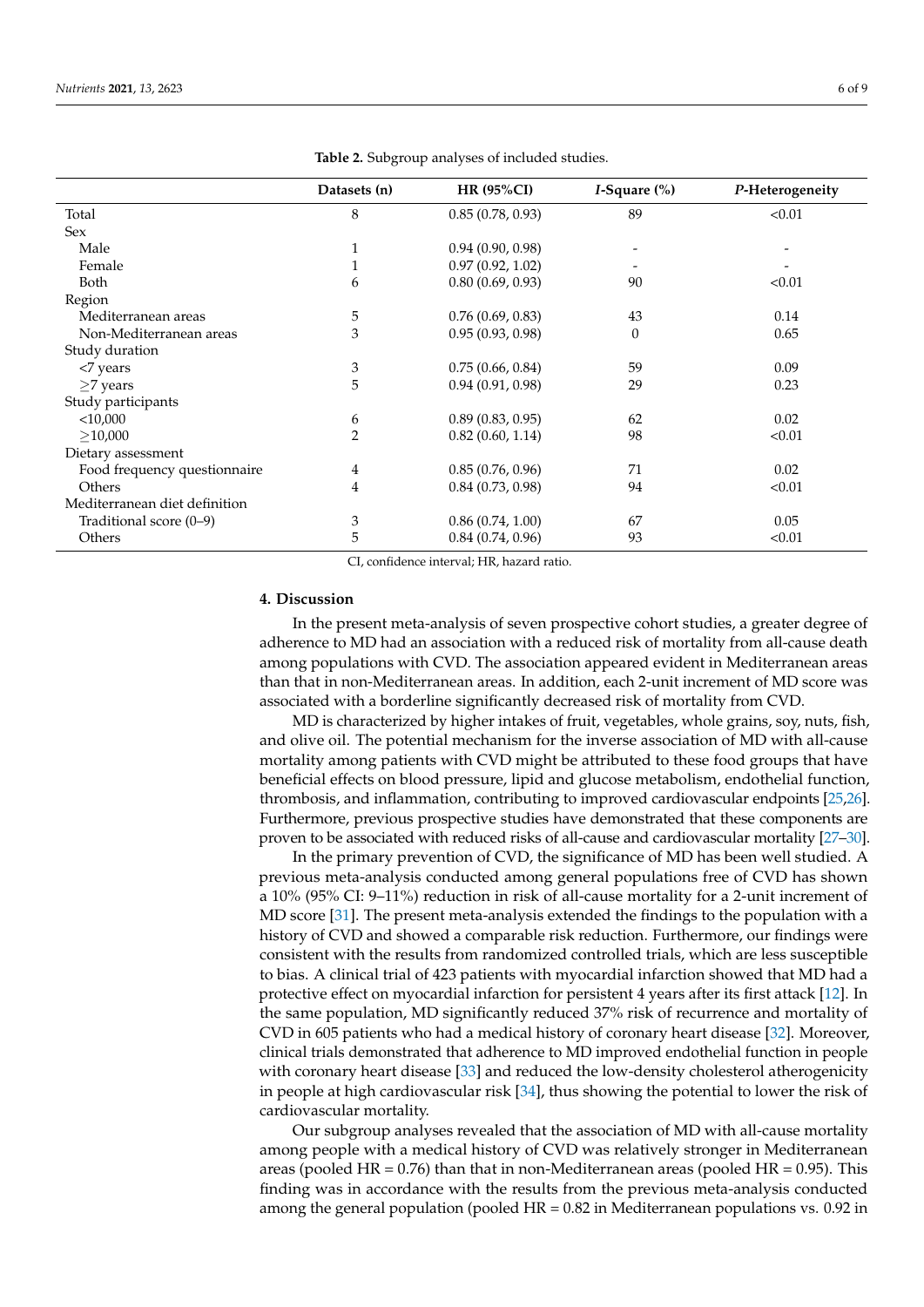non-Mediterranean populations) [\[31\]](#page-8-4). One possible explanation may be that in the non-Mediterranean area, assessments of adherence to MD were different from the pattern found in Mediterranean areas, in which many people consumed large quantities of legumes, nuts, fruits and vegetables, and olive oil [\[35\]](#page-8-8). Additionally, the composition of food groups may be significantly different, owing to diversities in the specific foods within a food group and the different ways of food production and preparation [\[36\]](#page-8-9). Meanwhile, the source of alcohol was considered notably different between the two areas when evaluating the adherence to MD [\[35,](#page-8-8)[36\]](#page-8-9). Furthermore, the cutoffs of MD score usually use the sex-specific median value for each food component. In different populations, the standard of MD score may differ, thus resulting in misclassification of the degree of adherence to MD score.

In the present study, we observed an inverse, significant association of adherence to MD with mortality from all-cause death, whereas for cardiovascular mortality the association was of borderline significance. The absence of significance for cardiovascular mortality may be due to a limited number of studies and hence weak statistical power for the analysis. Further studies on cardiovascular mortality are therefore needed to verify the role of adherence to MD in secondary prevention of CVD.

As far as we know, the present study is the first meta-analysis to examine the association of adherence to MD with all-cause mortality and cardiovascular mortality in people with CVD. However, several limitations should be noted. First, the quantity of included studies for meta-analysis was relatively limited. Although many prospective cohort studies have examined the association of adherence to MD with risk of mortality, only a few of them concerned populations who were diagnosed with or have a medical history of CVD. Second, despite careful control of covariates in individual cohort studies, residual confounding remained a potential interpretation for the observed results. For instance, the time from the onset of cardiovascular events and treatment for the diseases were not extensively considered in individual cohort studies. Third, relatively high heterogeneity was observed in the main analysis. Differences in population characteristics, food composition, food preparation, and evaluation on the degree of adherence to MD were likely to contribute to the observed heterogeneity. Nevertheless, we were able to detect the source of heterogeneity by the subgroup analysis, which suggested that the study region may be a possible source of inconsistency across studies. Finally, publication bias challenges the validity of any meta-analysis. Nevertheless, no evidence of such bias was observed in our study.

In conclusion, the present meta-analysis of prospective cohort studies provided evidence that adherence to MD may improve survival in people with a history of CVD. Because of the observational nature of included studies, the findings needed to be verified in randomized controlled trials.

**Supplementary Materials:** The following are available online at [https://www.mdpi.com/article/10](https://www.mdpi.com/article/10.3390/nu13082623/s1) [.3390/nu13082623/s1,](https://www.mdpi.com/article/10.3390/nu13082623/s1) Text S1: Methods, Search strategy and Data sources, Table S1: Assessment of study quality using the Newcastle-Ottawa scale.

**Author Contributions:** C.T. collected the data, analyzed the data, and wrote the manuscript. J.-Y.D. designed the study, collected the data, analyzed the data, and edited the manuscript. X.W. and L.-Q.Q. conducted the technique review and reviewed and edited the manuscript. All authors have read and agreed to the published version of the manuscript.

**Funding:** This research received no external funding.

**Data Availability Statement:** Data described in the manuscript, code book, and analytic code will be made available on request.

**Conflicts of Interest:** The authors declare no conflict of interest.

# **Abbreviations**

CVD, cardiovascular disease; MD, Mediterranean diet.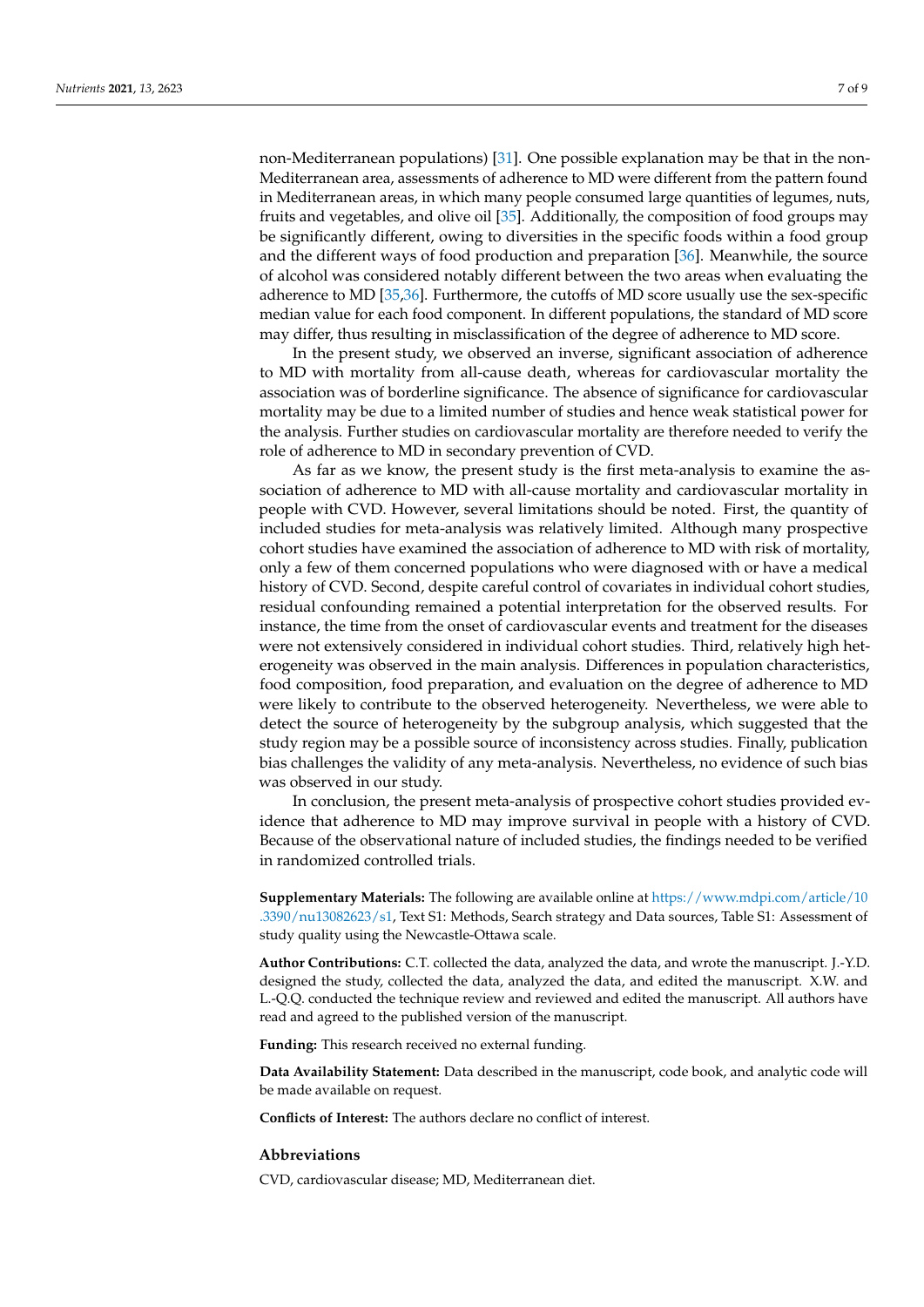# **References**

- <span id="page-7-0"></span>1. Hu, F.B. Dietary pattern analysis: A new direction in nutritional epidemiology. *Curr. Opin. Lipidol.* **2002**, *13*, 3–9. [\[CrossRef\]](http://doi.org/10.1097/00041433-200202000-00002) [\[PubMed\]](http://www.ncbi.nlm.nih.gov/pubmed/11790957)
- <span id="page-7-1"></span>2. Mentella, M.C.; Scaldaferri, F.; Ricci, C.; Gasbarrini, A.; Miggiano, G.A.D. Cancer and Mediterranean Diet: A Review. *Nutrients* **2019**, *11*, 2059. [\[CrossRef\]](http://doi.org/10.3390/nu11092059) [\[PubMed\]](http://www.ncbi.nlm.nih.gov/pubmed/31480794)
- <span id="page-7-2"></span>3. Davis, C.; Bryan, J.; Hodgson, J.; Murphy, K. Definition of the Mediterranean Diet; a Literature Review. *Nutrients* **2015**, *7*, 9139–9153. [\[CrossRef\]](http://doi.org/10.3390/nu7115459)
- <span id="page-7-3"></span>4. Roth, G.A.; Johnson, C.; Abajobir, A.; Abd-Allah, F.; Abera, S.F.; Abyu, G.; Ahmed, M.; Aksut, B.; Alam, T.; Alam, K. Global, Regional, and National Burden of Cardiovascular Diseases for 10 Causes, 1990 to 2015. *J. Am. Coll. Cardiol.* **2017**, *70*, 1–25. [\[CrossRef\]](http://doi.org/10.1016/j.jacc.2017.04.052)
- <span id="page-7-4"></span>5. Bo, S.; Ponzo, V.; Goitre, I.; Fadda, M.; Pezzana, A.; Beccuti, G.; Gambino, R.; Cassader, M.; Soldati, L.; Broglio, F. Predictive role of the Mediterranean diet on mortality in individuals at low cardiovascular risk: A 12-year follow-up population-based cohort study. *J. Transl. Med.* **2016**, *14*, 91. [\[CrossRef\]](http://doi.org/10.1186/s12967-016-0851-7) [\[PubMed\]](http://www.ncbi.nlm.nih.gov/pubmed/27071746)
- 6. Buckland, G.; Agudo, A.; Travier, N.; Huerta, J.M.; Cirera, L.; Tormo, M.J.; Navarro, C.; Chirlaque, M.D.; Moreno-Iribas, C.; Ardanaz, E. Adherence to the Mediterranean diet reduces mortality in the Spanish cohort of the European Prospective Investigation into Cancer and Nutrition (EPIC-Spain). *Br. J. Nutr.* **2011**, *106*, 1581–1591. [\[CrossRef\]](http://doi.org/10.1017/S0007114511002078)
- 7. Buckland, G.; González, C.A.; Agudo, A.; Vilardell, M.; Berenguer, A.; Amiano, P.; Ardanaz, E.; Arriola, L.; Barricarte, A.; Basterretxea, M. Adherence to the Mediterranean diet and risk of coronary heart disease in the Spanish EPIC Cohort Study. *Am. J. Epidemiol.* **2009**, *170*, 1518–1529. [\[CrossRef\]](http://doi.org/10.1093/aje/kwp282)
- <span id="page-7-5"></span>8. Gardener, H.; Wright, C.B.; Gu, Y.; Demmer, R.T.; Boden-Albala, B.; Elkind, M.S.; Sacco, R.L.; Scarmeas, N. Mediterranean-style diet and risk of ischemic stroke, myocardial infarction, and vascular death: The Northern Manhattan Study. *Am. J. Clin. Nutr.* **2011**, *94*, 1458–1464. [\[CrossRef\]](http://doi.org/10.3945/ajcn.111.012799) [\[PubMed\]](http://www.ncbi.nlm.nih.gov/pubmed/22071704)
- <span id="page-7-6"></span>9. Kargin, D.; Tomaino, L.; Serra-Majem, L. Experimental Outcomes of the Mediterranean Diet: Lessons Learned from the Predimed Randomized Controlled Trial. *Nutrients* **2019**, *11*, 2991. [\[CrossRef\]](http://doi.org/10.3390/nu11122991)
- <span id="page-7-7"></span>10. Estruch, R.; Ros, E.; Salas-Salvado, J.; Covas, M.I.; Corella, D.; Aros, F.; Gomez-Gracia, E.; Ruiz-Gutierrez, V.; Fiol, M.; Lapetra, J. Primary prevention of cardiovascular disease with a Mediterranean diet. *N. Engl. J. Med.* **2013**, *368*, 1279–1290. [\[CrossRef\]](http://doi.org/10.1056/NEJMoa1200303)
- <span id="page-7-8"></span>11. Rees, K.; Takeda, A.; Martin, N.; Ellis, L.; Wijesekara, D.; Vepa, A.; Das, A.; Hartley, L.; Stranges, S. Mediterranean-style diet for the primary and secondary prevention of cardiovascular disease. *Cochrane Database Syst. Rev.* **2019**, *3*, CD009825. [\[CrossRef\]](http://doi.org/10.1002/14651858.CD009825.pub3)
- <span id="page-7-9"></span>12. De Lorgeril, M.; Salen, P.; Martin, J.L.; Monjaud, I.; Delaye, J.; Mamelle, N. Mediterranean diet, traditional risk factors, and the rate of cardiovascular complications after myocardial infarction: Final report of the Lyon Diet Heart Study. *Circulation* **1999**, *99*, 779–785. [\[CrossRef\]](http://doi.org/10.1161/01.CIR.99.6.779) [\[PubMed\]](http://www.ncbi.nlm.nih.gov/pubmed/9989963)
- <span id="page-7-10"></span>13. Barzi, F.; Woodward, M.; Marfisi, R.M.; Tavazzi, L.; Valagussa, F.; Marchioli, R. Mediterranean diet and all-causes mortality after myocardial infarction: Results from the GISSI-Prevenzione trial. *Eur. J. Clin. Nutr.* **2003**, *57*, 604–611. [\[CrossRef\]](http://doi.org/10.1038/sj.ejcn.1601575)
- <span id="page-7-15"></span>14. Bonaccio, M.; Di Castelnuovo, A.; Costanzo, S.; Persichillo, M.; De Curtis, A.; Cerletti, C.; Donati, M.B.; de Gaetano, G.; Iacoviello, L. Interaction between Mediterranean diet and statins on mortality risk in patients with cardiovascular disease: Findings from the Moli-sani Study. *Int. J. Cardiol.* **2019**, *276*, 248–254. [\[CrossRef\]](http://doi.org/10.1016/j.ijcard.2018.11.117) [\[PubMed\]](http://www.ncbi.nlm.nih.gov/pubmed/30527993)
- <span id="page-7-20"></span>15. Iestra, J.; Knoops, K.; Kromhout, D.; de Groot, L.; Grobbee, D.; van Staveren, W. Lifestyle, Mediterranean diet and survival in European post-myocardial infarction patients. *Eur. J. Cardiovasc. Prev. Rehabil.* **2006**, *13*, 894–900. [\[CrossRef\]](http://doi.org/10.1097/01.hjr.0000201517.36214.ba)
- <span id="page-7-21"></span>16. Lopez-Garcia, E.; Rodriguez-Artalejo, F.; Li, T.Y.; Fung, T.T.; Li, S.; Willett, W.C.; Rimm, E.B.; Hu, F.B. The Mediterranean-style dietary pattern and mortality among men and women with cardiovascular disease. *Am. J. Clin. Nutr.* **2014**, *99*, 172–180. [\[CrossRef\]](http://doi.org/10.3945/ajcn.113.068106)
- <span id="page-7-16"></span>17. Shikany, J.M.; Safford, M.M.; Bryan, J.; Newby, P.K.; Richman, J.S.; Durant, R.W.; Brown, T.M.; Judd, S.E. Dietary Patterns and Mediterranean Diet Score and Hazard of Recurrent Coronary Heart Disease Events and All-Cause Mortality in the REGARDS Study. *J. Am. Heart Assoc.* **2018**, *7*, e008078. [\[CrossRef\]](http://doi.org/10.1161/JAHA.117.008078) [\[PubMed\]](http://www.ncbi.nlm.nih.gov/pubmed/30005552)
- <span id="page-7-13"></span>18. Trichopoulou, A.; Bamia, C.; Norat, T.; Overvad, K.; Schmidt, E.B.; Tjønneland, A.; Halkjaer, J.; Clavel-Chapelon, F.; Vercambre, M.N.; Boutron-Ruault, M.C. Modified Mediterranean diet and survival after myocardial infarction: The EPIC-Elderly study. *Eur. J. Epidemiol.* **2007**, *22*, 871–881. [\[CrossRef\]](http://doi.org/10.1007/s10654-007-9190-6) [\[PubMed\]](http://www.ncbi.nlm.nih.gov/pubmed/17926134)
- <span id="page-7-14"></span>19. Trichopoulou, A.; Bamia, C.; Trichopoulos, D. Mediterranean diet and survival among patients with coronary heart disease in Greece. *Arch. Intern. Med.* **2005**, *165*, 929–935. [\[CrossRef\]](http://doi.org/10.1001/archinte.165.8.929)
- <span id="page-7-17"></span>20. Orsini, N.; Bellocco, R.; Greenland, S.J.S.J. Generalized least squares for trend estimation of summarized dose–response data. *Stata J.* **2006**, *6*, 40–57. [\[CrossRef\]](http://doi.org/10.1177/1536867X0600600103)
- <span id="page-7-11"></span>21. Bonaccio, M.; Di Castelnuovo, A.; Costanzo, S.; Gialluisi, A.; Persichillo, M.; Cerletti, C.; Donati, M.B.; de Gaetano, G.; Iacoviello, L. Mediterranean diet and mortality in the elderly: A prospective cohort study and a meta-analysis. *Br. J. Nutr.* **2018**, *120*, 841–854. [\[CrossRef\]](http://doi.org/10.1017/S0007114518002179)
- <span id="page-7-12"></span>22. Stroup, D.F.; Berlin, J.A.; Morton, S.C.; Olkin, I.; Williamson, G.D.; Rennie, D.; Moher, D.; Becker, B.J.; Sipe, T.A.; Thacker, S.B. Meta-analysis of observational studies in epidemiology: A proposal for reporting. Meta-analysis Of Observational Studies in Epidemiology (MOOSE) group. *JAMA* **2000**, *283*, 2008–2012. [\[CrossRef\]](http://doi.org/10.1001/jama.283.15.2008) [\[PubMed\]](http://www.ncbi.nlm.nih.gov/pubmed/10789670)
- <span id="page-7-18"></span>23. DerSimonian, R.; Laird, N. Meta-analysis in clinical trials. *Control. Clin. Trials* **1986**, *7*, 177–188. [\[CrossRef\]](http://doi.org/10.1016/0197-2456(86)90046-2)
- <span id="page-7-19"></span>24. Higgins, J.P.; Thompson, S.G.; Deeks, J.J.; Altman, D.G. Measuring inconsistency in meta-analyses. *BMJ* **2003**, *327*, 557–560. [\[CrossRef\]](http://doi.org/10.1136/bmj.327.7414.557)